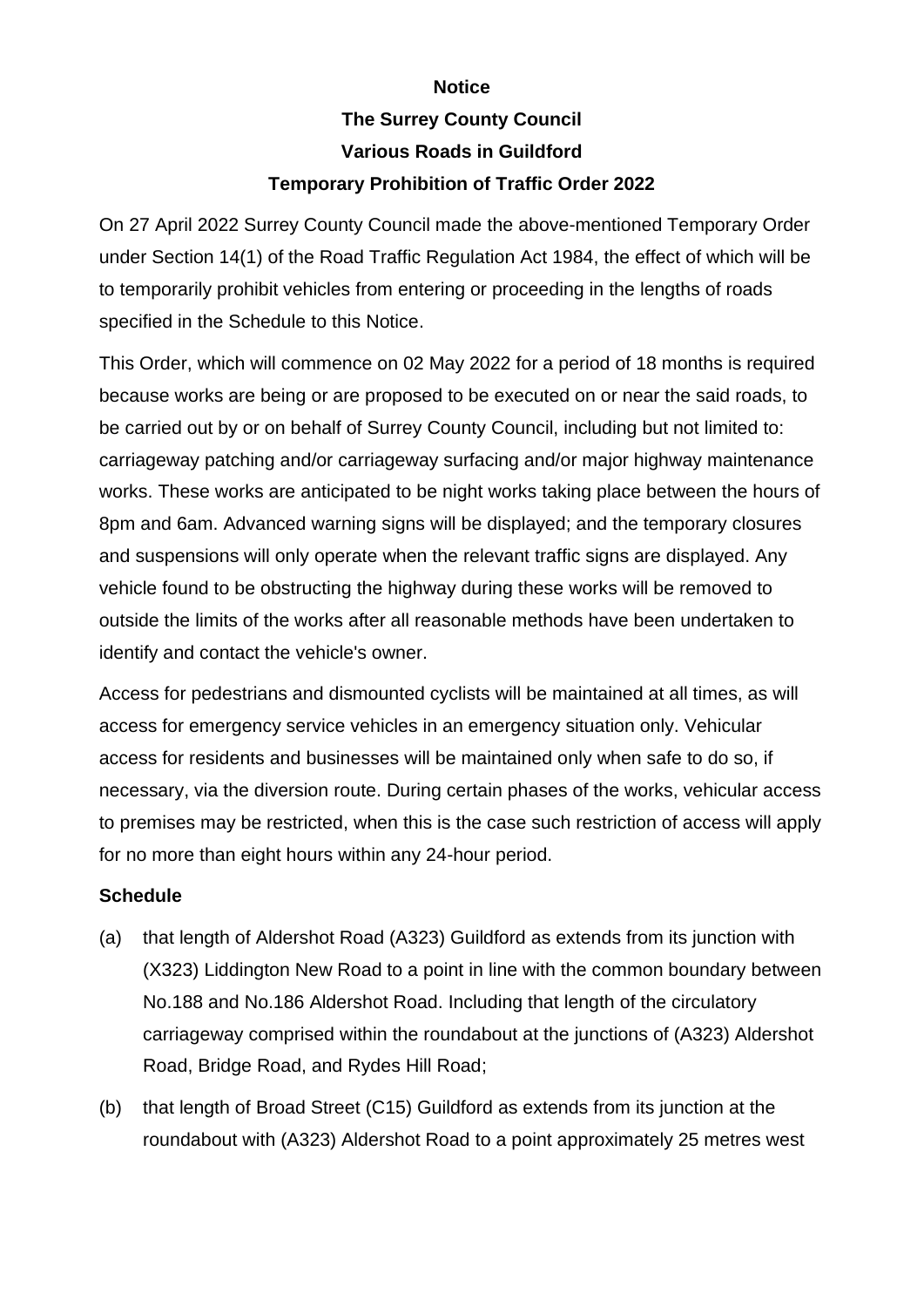along (C15) Broad Street.

Alternative Routes for parts (a) and (b) –

- (1) Main Diversion: Holly Lane; A322 Worplesdon Road/Aldershot Road; A322 Dennis roundabout; A323 Aldershot Road. Diversions for Roundabout at Rydes Hill: Oak Hill; Frog Grove Lane; A323 Aldershot Road.
- (2) Traffic approaching via Rydes Hill Road: Shepherds Lane; A322 Worplesdon Road and follow main diversion.
- (c) that length of Onslow Street (A322) Guildford as extends from its junction with (A322) Bridge Street to its junction with (A31) Farnham Road/(A3100) Park Street. Alternative Routes –
	- (1) For traffic approaching Guildford from A281 Shalford Road. For traffic approaching from A31 Farnham Road heading into town wanting to take the Millbrook Road, use this diversion but in reverse: A281 Shalford Road/The Street/Horsham Road; A248 Broadford Road; A3100 Old Portsmouth Road/Portsmouth Road/Park Street; and A31 Farnham Road or A322 Bridge Street/Onslow Street taking you out of town.
	- (2) For traffic approaching along Onslow Street from York Road heading towards A281 Millbrook: A246 Waterden Road; A25 Epsom Road/Shere Road; A248 Sherbourne/The Street/Chilworth Road/Dorking Road/New Road/Kings Road; and A281 The Street/Shalford Road.
	- (3) For traffic approaching from A322 Woodbridge Road: A322 Woodbridge Road; A25 Midleton Road; A3 Guildford & Godalming Bypass; A31 Hogs Back; B3000 Puttenham Hill; and A31 Hogs Back/Farnham Road.
- (d) that length of Farnham Road (A31) Guildford as extends from its junction with (A3100) Park Street north westwards for a distance of approximately 95 metres.
- (e) that length of Park Street (A3100) Guildford as extends from its junction with (A31) Farnham Road/(A322) Onslow Street to its junction with (A3100) High Street/Portsmouth Road.